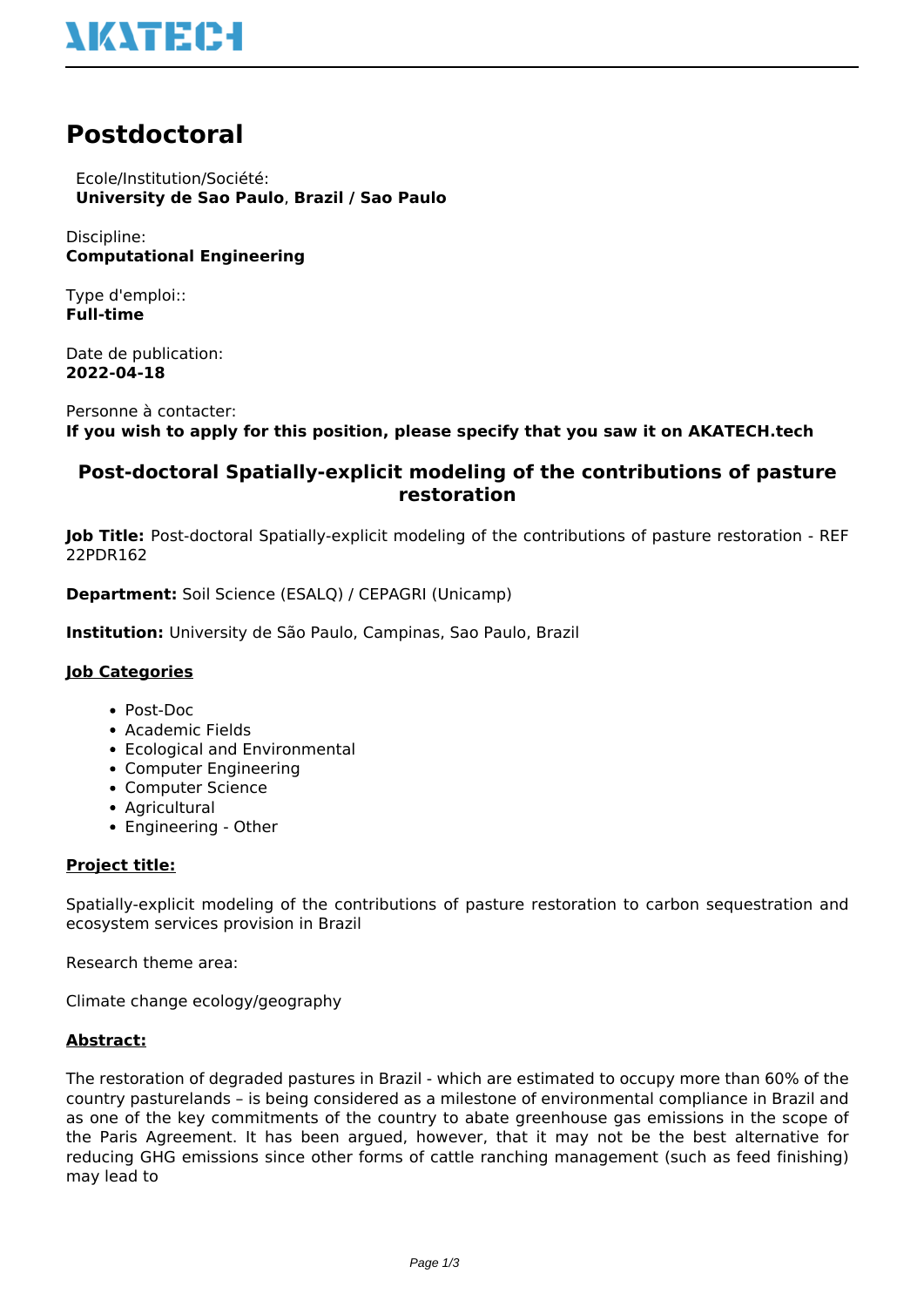both better financial revenue and smaller net carbon emissions. In fact, it is stated that as long as the national herd increase GHG emissions will continue rising. Nevertheless, the potential of the country's soil to sequester and store carbon has not yet been fully explored, considering that distinct management practices, of animals, grasses and of the soil itself, can lead to substantially different carbon inputs and stocks in the soil. Moreover, there has been no assessment of the implications of

such large-scale pasture restoration on the provision of key ecosystem services. As such, this PD projects aims at generating spatially explicit projections of the land-use changes associated with Brazil's target of restoring 15 million hectares of pastures, and associated carbon budget and provision of ecosystem services according to different land management scenarios.

It will make use of a modeling framework comprised of a high-resolution land-use change model and a crop productivity and soil carbon model, both well-established as extensively applied to a variety of case studies around the world. Management scenarios will be determined through expert elicitation and literature review and then applied in the modeling framework.

Alterations in the provision of key ecosystem services will be quantified through the relation between land use types and the flow of ecosystem services, either of local and well-defined beneficiaries [\(e.g.](e.g) water provision) or of global significance with diffuse beneficiaries ([e.g.](e.g) carbon storage).

The final products of this PD project will be maps showing the preferable location and management practices to proceed with the intended countrywide pasture restoration, as well as accurate estimates on the net carbon budget for each option and consequent implications for ecosystem services. These results will ultimately support the elaboration and implementation of policies and subsidies for the best possible implementation of Brazil's commitment under the Paris Agreement throughout the country.

#### **Description:**

The major objective of this PD research project is to investigate the land-use changes, carbon budget, provision of ecosystem services and economic revenue related to the restoration of 15 million hectares of degraded pastures in Brazil according to different scenarios of land management. The following research questions will be pursued as specific objectives, aiming both at the time horizon of the Paris Agreement (2030) and a longer time scale post-Paris Agreement (2050):

1. What cattle ranching management practices following pasture restoration result in the best net carbon budget, especially for soil carbon?

Hypothesis: advanced though probably expensive soil management practices can lead to negative net carbon budget in restored degraded pastures, with positive financial revenue.

2. What are the implications of different land management practices associated with cattle ranching for the provision of key ecosystem services?

Hypothesis: there is a synergy between the highest carbon savings and the provision of the highest number of ecosystem services both of direct and diffuse beneficiaries under a given set of management practices in restore pasturelands.

3. Does the consideration of indirect land-use changes considerably modify the outcomes regarding the carbon balance and provision of ecosystem services?

Hypothesis: the consideration of indirect land-use changes caused by the reconfiguration of land use following large-scale pasture restoration does not lead to significant alterations in carbon and ecosystem services balances.